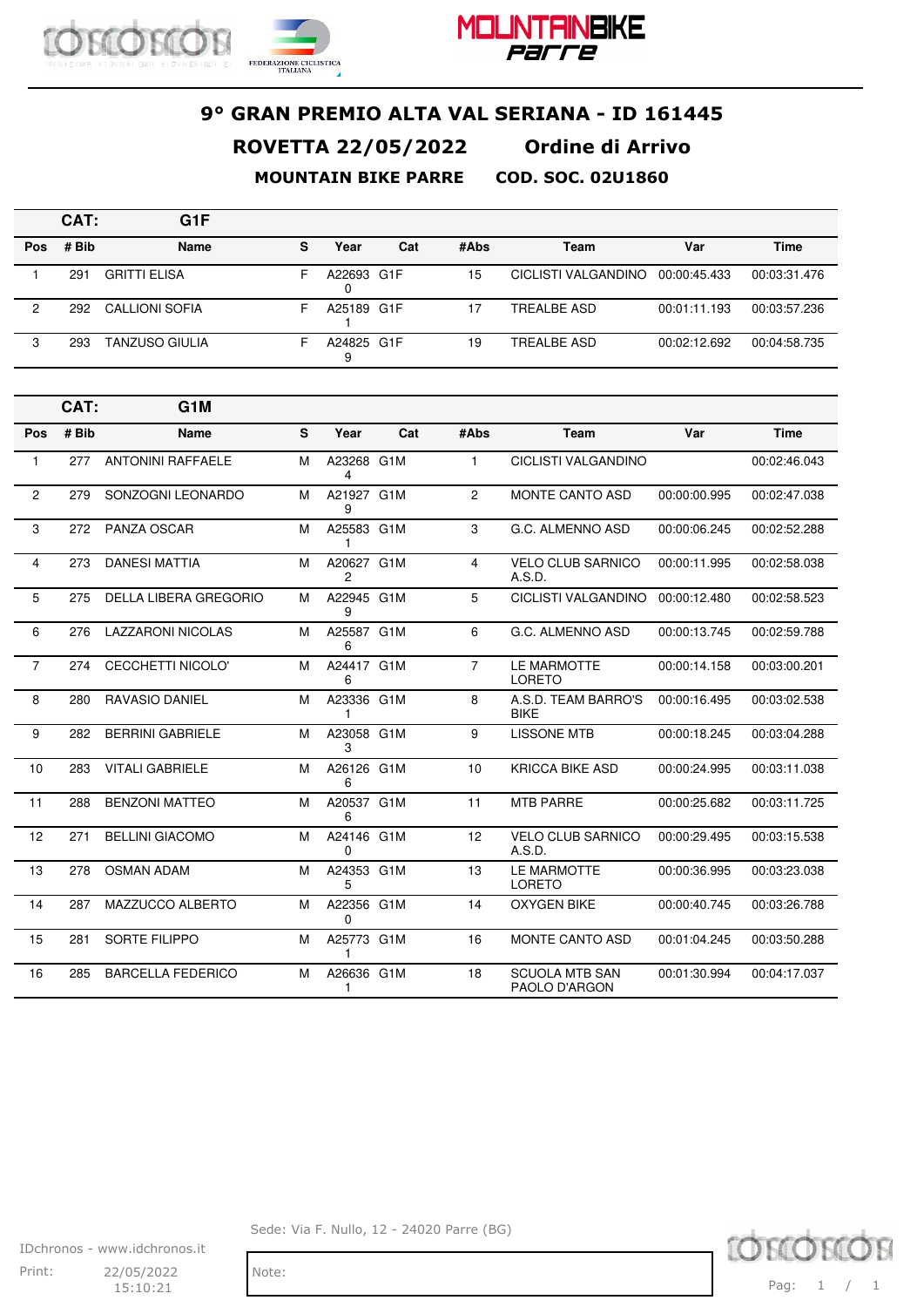



#### **9° GRAN PREMIO ALTA VAL SERIANA - ID 161445 ROVETTA 22/05/2022 Ordine di Arrivo**

**MOUNTAIN BIKE PARRE COD. SOC. 02U1860**

|     | CAT:  | G <sub>2</sub> F        |   |            |     |      |                                  |              |              |
|-----|-------|-------------------------|---|------------|-----|------|----------------------------------|--------------|--------------|
| Pos | # Bib | Name                    | s | Year       | Cat | #Abs | Team                             | Var          | <b>Time</b>  |
|     | 261   | <b>CARUSO VICTORIA</b>  |   | A23034 G2F |     | 20   | LISSONE MTB                      | 00:01:17.477 | 00:06:15.383 |
|     | 262   | <b>IMBERTI VIRGINIA</b> |   | A23328 G2F |     | 21   | CICLISTI VALGANDINO 00:01:19.228 |              | 00:06:17.134 |

|                | CAT:  | G <sub>2</sub> M           |   |                  |     |                |                                             |              |              |
|----------------|-------|----------------------------|---|------------------|-----|----------------|---------------------------------------------|--------------|--------------|
| Pos            | # Bib | <b>Name</b>                | S | Year             | Cat | #Abs           | Team                                        | Var          | <b>Time</b>  |
| $\mathbf{1}$   | 214   | <b>BARATTI FRANCESCO</b>   | М | A21149 G2M<br>2  |     | 1              | TREALBE ASD                                 |              | 00:04:57.906 |
| $\overline{2}$ | 225   | <b>LAZZERINI NATHAN</b>    | M | A20871 G2M<br>5  |     | 2              | JU GREEN A.S.D.<br><b>GORLA MINORE</b>      | 00:00:00.216 | 00:04:58.122 |
| 3              | 233   | VISCARDI FRANCESCO         | м | A23617 G2M<br>4  |     | 3              | <b>GRUPPO ALPINISTICO</b><br>NEMBRESE MTB   | 00:00:02.500 | 00:05:00.406 |
| 4              | 215   | <b>IMBERTI DANIELE</b>     | м | A22147 G2M<br>8  |     | 4              | CICLISTI VALGANDINO                         | 00:00:27.250 | 00:05:25.156 |
| 5              | 228   | <b>BOLIS DANIELE</b>       | M | A21928 G2M<br>5  |     | 5              | <b>MONTE CANTO ASD</b>                      | 00:00:32.999 | 00:05:30.905 |
| 6              | 213   | <b>INTROZZI SEBASTIANO</b> | м | A21928 G2M<br>1  |     | 6              | <b>MONTE CANTO ASD</b>                      | 00:00:35.749 | 00:05:33.655 |
| $\overline{7}$ | 238   | <b>CROTTI TOMMASO</b>      | M | A23472 G2M<br>3  |     | $\overline{7}$ | <b>BIKERS PETOSINO</b><br><b>SCUOLA MTB</b> | 00:00:40.009 | 00:05:37.915 |
| 8              | 216   | <b>BENINTENDI RICCARDO</b> | M | A25588 G2M<br>5  |     | 8              | G.C. ALMENNO ASD                            | 00:00:40.281 | 00:05:38.187 |
| 9              | 223   | <b>BESENZONI MICHELE</b>   | м | A25875 G2M<br>0  |     | 9              | <b>VELO CLUB SARNICO</b><br>A.S.D.          | 00:00:42.509 | 00:05:40.415 |
| 10             | 211   | MAZZUCOTELLI LORENZO       | м | A16253 G2M<br>6  |     | 10             | A.S.D. TEAM BARRO'S<br><b>BIKE</b>          | 00:00:44.999 | 00:05:42.905 |
| 11             | 230   | <b>GUSTINETTI JACOPO</b>   | M | A18960 G2M<br>5  |     | 11             | <b>SPEED BIKE ROCKS</b>                     | 00:00:48.009 | 00:05:45.915 |
| 12             | 218   | <b>BARCELLA RICCARDO</b>   | м | A21989 G2M<br>3  |     | 12             | <b>KRICCA BIKE ASD</b>                      | 00:00:50.249 | 00:05:48.155 |
| 13             | 219   | NUCIBELLA JACOPO           | M | A21623 G2M<br>4  |     | 13             | <b>SPEED BIKE ROCKS</b>                     | 00:00:55.499 | 00:05:53.405 |
| 14             | 220   | RECALCATI TOMMASO          | M | A23053 G2M<br>6  |     | 14             | <b>LISSONE MTB</b>                          | 00:00:56.763 | 00:05:54.669 |
| 15             | 217   | PERSIANI SIMONE            | м | A23385 G2M<br>3  |     | 15             | POL. GHISALBESE<br>A.S.D.                   | 00:00:57.519 | 00:05:55.425 |
| 16             | 222   | <b>FRANCHINA ANDREA</b>    | M | A22034 G2M<br>8  |     | 16             | CICLISTI VALGANDINO                         | 00:00:58.749 | 00:05:56.655 |
| 17             | 234   | <b>CORBETTA ALAN</b>       | м | A21827 G2M<br>4  |     | 17             | <b>LISSONE MTB</b>                          | 00:01:04.749 | 00:06:02.655 |
| 18             | 224   | <b>GENUIZZI MARCO</b>      | м | A25997 G2M<br>8  |     | 18             | CICLISTI VALGANDINO                         | 00:01:13.249 | 00:06:11.155 |
| 19             | 235   | <b>SINDONA LUCA</b>        | M | A23033 G2M<br>5. |     | 19             | <b>LISSONE MTB</b>                          | 00:01:16.499 | 00:06:14.405 |
| 20             | 232   | <b>TORBIDI CRISTIAN</b>    | M | A25639 G2M<br>3  |     | 22             | MONTE CANTO ASD                             | 00:01:19.999 | 00:06:17.905 |
| 21             | 226   | <b>BETTINELLI GIOELE</b>   | M | A25588 G2M<br>7  |     | 23             | G.C. ALMENNO ASD                            | 00:01:23.749 | 00:06:21.655 |
| 22             | 240   | <b>GARLINI PIETRO</b>      | М | A23628 G2M<br>5  |     | 24             | POL. GHISALBESE<br>A.S.D.                   | 00:01:24.263 | 00:06:22.169 |
| 23             | 241   | <b>MAGNI RICCARDO</b>      | M | A23370 G2M<br>8  |     | 25             | POL. GHISALBESE<br>A.S.D.                   | 00:01:29.749 | 00:06:27.655 |

Sede: Via F. Nullo, 12 - 24020 Parre (BG)

IDchronos - www.idchronos.it

Print: 22/05/2022 Note: 15:11:05

**TO BO** Pag: 1 / 2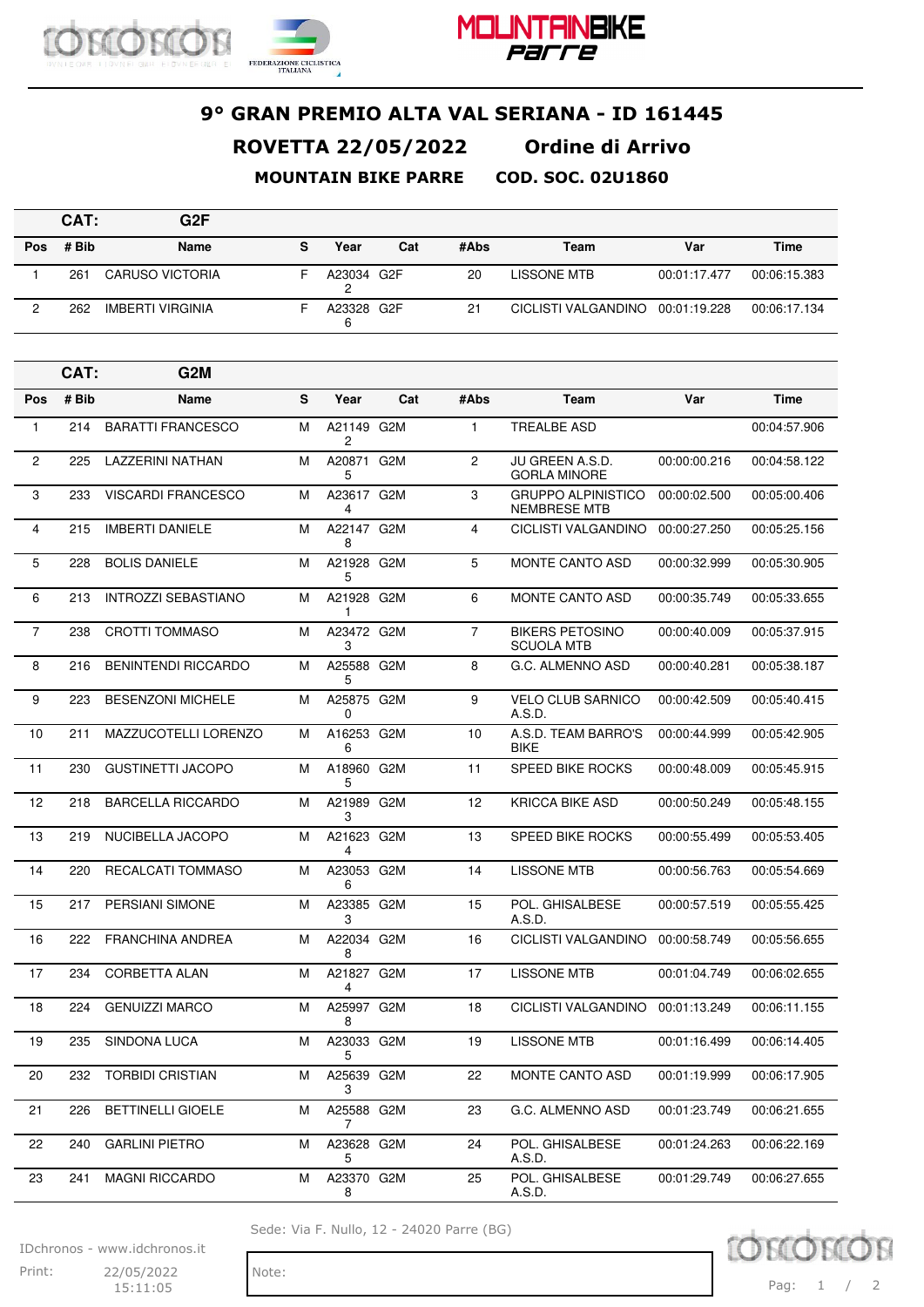



|     | CAT:  | G2M                                       |   |                 |                  |      |                                             |              |              |
|-----|-------|-------------------------------------------|---|-----------------|------------------|------|---------------------------------------------|--------------|--------------|
| Pos | # Bib | <b>Name</b>                               | S | Year            | Cat              | #Abs | Team                                        | Var          | <b>Time</b>  |
| 24  | 239   | <b>RIZZI FRANCESCO</b>                    | м | A24825<br>2     | G2M              | 26   | <b>TREALBE ASD</b>                          | 00:01:31.001 | 00:06:28.907 |
| 25  | 231   | ANNONI SEBASTIANO                         | M | A23033<br>3     | G2M              | 27   | <b>LISSONE MTB</b>                          | 00:01:33.751 | 00:06:31.657 |
| 26  | 236   | PEZZOLI RYAN                              | M | A26150 G2M<br>3 |                  | 28   | <b>MTB PARRE</b>                            | 00:01:35.753 | 00:06:33.659 |
| 27  | 237   | <b>PREVITALI CRISTIAN</b>                 | M | A19031<br>2     | G <sub>2</sub> M | 29   | <b>SPEED BIKE ROCKS</b>                     | 00:01:36.749 | 00:06:34.655 |
| 28  | 227   | <b>MANZONI LIAM</b>                       | м | A20633 G2M<br>8 |                  | 30   | <b>BIKERS PETOSINO</b><br><b>SCUOLA MTB</b> | 00:01:40.749 | 00:06:38.655 |
| 29  | 245   | <b>MASNADA DIEGO</b>                      | M | A25588 G2M<br>9 |                  | 31   | G.C. ALMENNO ASD                            | 00:01:43.248 | 00:06:41.154 |
| 30  | 243   | <b>AZZOLA MATTEO</b>                      | м | A23791<br>2     | G <sub>2</sub> M | 32   | <b>MTB PARRE</b>                            | 00:01:44.002 | 00:06:41.908 |
| 31  | 247   | <b>ABALASI ANDONE</b><br><b>SEBASTIAN</b> | M | A21682<br>2     | G <sub>2</sub> M | 33   | JU GREEN A.S.D.<br><b>GORLA MINORE</b>      | 00:01:49.480 | 00:06:47.386 |
| 32  | 244   | DE ROSA PIETRO                            | M | A20604 G2M<br>0 |                  | 34   | <b>MTB PARRE</b>                            | 00:02:18.748 | 00:07:16.654 |
| 33  | 248   | <b>BONERA ANDREA</b>                      | M | A25142 G2M<br>2 |                  | 35   | ZAINA CLUB A.S.D.                           | 00:02:19.760 | 00:07:17.666 |
| 34  | 242   | AZZOLA GIOVANNI                           | M | A25956 G2M<br>З |                  | 36   | <b>MTB PARRE</b>                            | 00:02:23.498 | 00:07:21.404 |
| 35  | 246   | PLEBANI NOAH                              | M | A24262 G2M<br>3 |                  | 37   | POL. GHISALBESE<br>A.S.D.                   | 00:02:33.498 | 00:07:31.404 |
| 36  | 229   | <b>BARONI GIUSEPPE</b>                    | M | A23463<br>8     | G <sub>2</sub> M | 38   | <b>BIKERS PETOSINO</b><br><b>SCUOLA MTB</b> | $+1$         | 00:03:43.667 |

IDchronos - www.idchronos.it Print: 22/05/2022 Note: 15:11:05

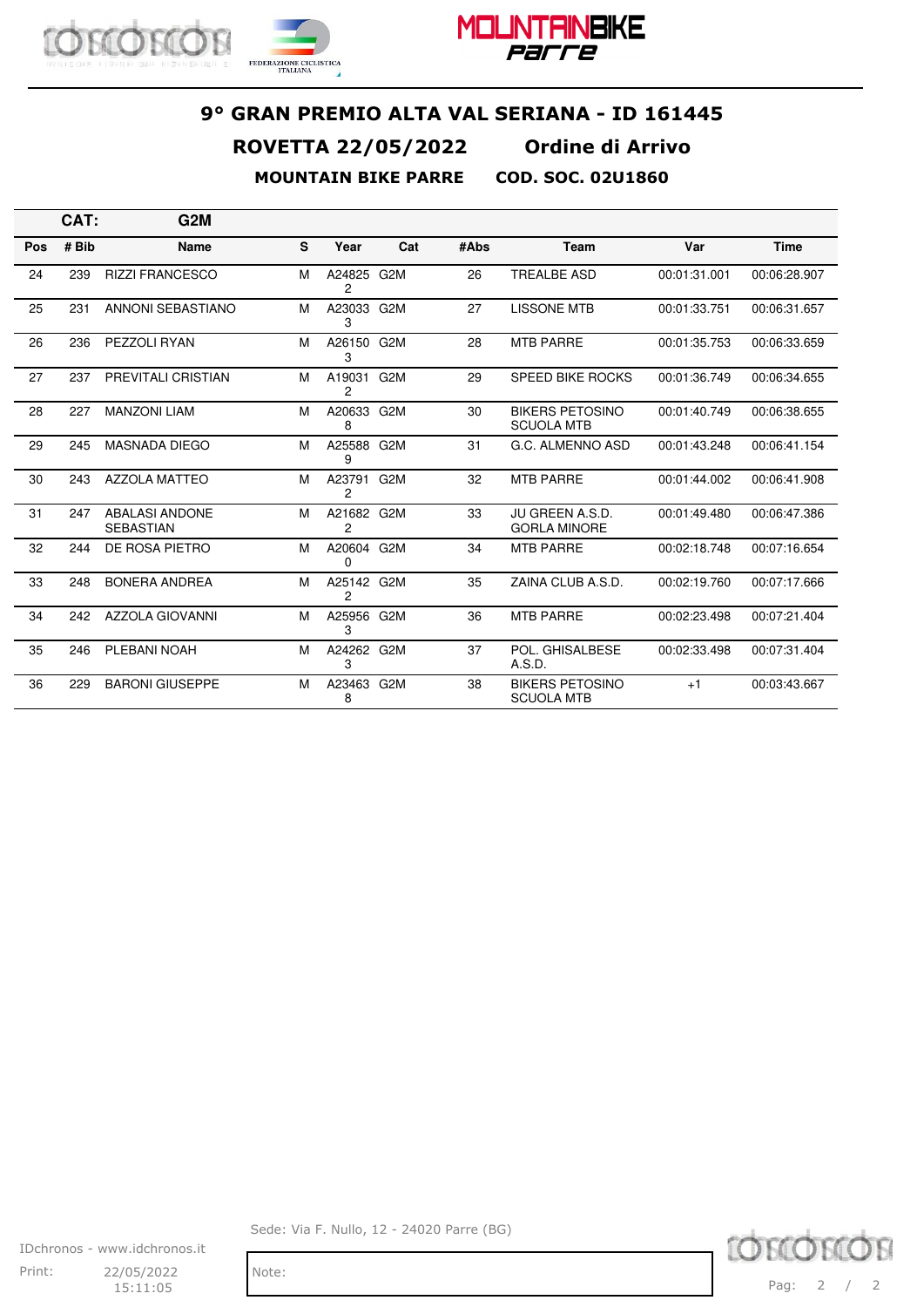



|                      | CAT:  | G <sub>3</sub> F            |   |                 |     |      |                                        |              |              |
|----------------------|-------|-----------------------------|---|-----------------|-----|------|----------------------------------------|--------------|--------------|
| <b>Pos</b>           | # Bib | <b>Name</b>                 | s | Year            | Cat | #Abs | Team                                   | Var          | <b>Time</b>  |
|                      | 204   | <b>EPIS NAMI</b>            | F | A25315 G3F<br>9 |     | 17   | CICLISTI VALGANDINO                    | 00:01:29.303 | 00:10:03.703 |
| $\mathbf{2}^{\circ}$ | 205   | TOMA NOEMI ANAIS            | F | A23990          | G3F | 32   | <b>SCUOLA MTB SAN</b><br>PAOLO D'ARGON | 00:02:12.552 | 00:10:46.952 |
| 3                    | 206   | <b>BONFANTI PETRA</b>       | F | A21477<br>ь     | G3F | 34   | LE MARMOTTE<br><b>LORETO</b>           | 00:02:20.053 | 00:10:54.453 |
| 4                    | 207   | <b>GHISELLINI ANASTASIA</b> | F | A20710<br>9     | G3F | 40   | <b>LISSONE MTB</b>                     | 00:03:17.551 | 00:11:51.951 |
| 5                    | 208   | <b>FENOTTI ALICE</b>        | F | A23496 G3F<br>9 |     | 43   | ZAINA CLUB A.S.D.                      | 00:03:52.304 | 00:12:26.704 |

|                | CAT:  | G3M                       |   |                 |     |                |                                                  |              |              |
|----------------|-------|---------------------------|---|-----------------|-----|----------------|--------------------------------------------------|--------------|--------------|
| Pos            | # Bib | <b>Name</b>               | S | Year            | Cat | #Abs           | <b>Team</b>                                      | Var          | <b>Time</b>  |
| $\mathbf{1}$   | 161   | <b>RAVASIO CRISTIAN</b>   | M | A18964 G3M<br>0 |     | $\mathbf{1}$   | A.S.D. TEAM BARRO'S<br><b>BIKE</b>               |              | 00:08:34.400 |
| 2              | 170   | <b>FORNONI SAMUELE</b>    | M | A15458 G3M<br>5 |     | $\overline{2}$ | <b>MTB PARRE</b>                                 | 00:00:01.490 | 00:08:35.890 |
| 3              | 164   | <b>GHEZZI DANIEL</b>      | M | A19445 G3M<br>6 |     | 3              | G.C. ALMENNO ASD                                 | 00:00:11.740 | 00:08:46.140 |
| $\overline{4}$ | 163   | <b>PANZA ELIA</b>         | M | A20674 G3M<br>6 |     | $\overline{4}$ | G.C. ALMENNO ASD                                 | 00:00:12.007 | 00:08:46.407 |
| 5              | 166   | <b>GOTTI ALESSANDRO</b>   | M | A19333 G3M<br>5 |     | 5              | G.C. ALMENNO ASD                                 | 00:00:18.490 | 00:08:52.890 |
| 6              | 165   | <b>FUMAGALLI FEDERICO</b> | M | A18883 G3M<br>0 |     | 6              | LE MARMOTTE<br><b>LORETO</b>                     | 00:00:20.990 | 00:08:55.390 |
| $\overline{7}$ | 167   | LOMBARDI LUCA             | м | A23092 G3M<br>9 |     | $\overline{7}$ | <b>LISSONE MTB</b>                               | 00:00:31.240 | 00:09:05.640 |
| 8              | 176   | <b>GUALANDRIS PIETRO</b>  | M | A21147 G3M<br>6 |     | 8              | <b>TREALBE ASD</b>                               | 00:00:49.490 | 00:09:23.890 |
| 9              | 193   | <b>VISCONTI GIOELE</b>    | м | A19988 G3M<br>7 |     | 9              | G.C. ALMENNO ASD                                 | 00:00:56.990 | 00:09:31.390 |
| 10             | 168   | ROTA RICCARDO             | M | A19348 G3M<br>7 |     | 10             | G.C. ALMENNO ASD                                 | 00:00:58.989 | 00:09:33.389 |
| 11             | 183   | PIEPOLI FEDERICO          | M | A23667 G3M<br>2 |     | 11             | <b>TREALBE ASD</b>                               | 00:01:12.999 | 00:09:47.399 |
| 12             | 174   | <b>GIUDICI GIORGIO</b>    | M | A23410 G3M<br>0 |     | 12             | <b>GRUPPO ALPINISTICO</b><br><b>NEMBRESE MTB</b> | 00:01:17.739 | 00:09:52.139 |
| 13             | 185   | SONZOGNI ANDREA           | M | A20571 G3M<br>2 |     | 13             | <b>BIKERS PETOSINO</b><br><b>SCUOLA MTB</b>      | 00:01:24.989 | 00:09:59.389 |
| 14             | 172   | <b>BUGA NICOLO'</b>       | M | A18947 G3M<br>1 |     | 14             | MONTE CANTO ASD                                  | 00:01:25.436 | 00:09:59.836 |
| 15             | 186   | <b>MELONCELLI FILIPPO</b> | м | A20131 G3M<br>8 |     | 15             | <b>MTB PARRE</b>                                 | 00:01:25.990 | 00:10:00.390 |
| 16             | 184   | RONCELLI GIOVANNI         | M | A19401 G3M<br>2 |     | 16             | G.C. ALMENNO ASD                                 | 00:01:27.239 | 00:10:01.639 |
| 17             | 162   | <b>PASTA GABRIEL</b>      | м | A13414 G3M<br>0 |     | 18             | A.S.D. TEAM BARRO'S<br><b>BIKE</b>               | 00:01:31.241 | 00:10:05.641 |
| 18             | 177   | <b>BRUCCOLERI GIOSUE'</b> | м | A16593 G3M<br>1 |     | 19             | JU GREEN A.S.D.<br><b>GORLA MINORE</b>           | 00:01:33.489 | 00:10:07.889 |
| 19             | 175   | <b>SCARPELLINI DIEGO</b>  | м | A23729 G3M<br>5 |     | 20             | POL. GHISALBESE<br>A.S.D.                        | 00:01:36.739 | 00:10:11.139 |
| 20             | 169   | <b>MAZZOLENI NICOLAS</b>  | M | A23622 G3M<br>8 |     | 21             | <b>GRUPPO ALPINISTICO</b><br><b>NEMBRESE MTB</b> | 00:01:38.739 | 00:10:13.139 |

Sede: Via F. Nullo, 12 - 24020 Parre (BG)



IDchronos - www.idchronos.it

Print: 22/05/2022 Note: 15:11:43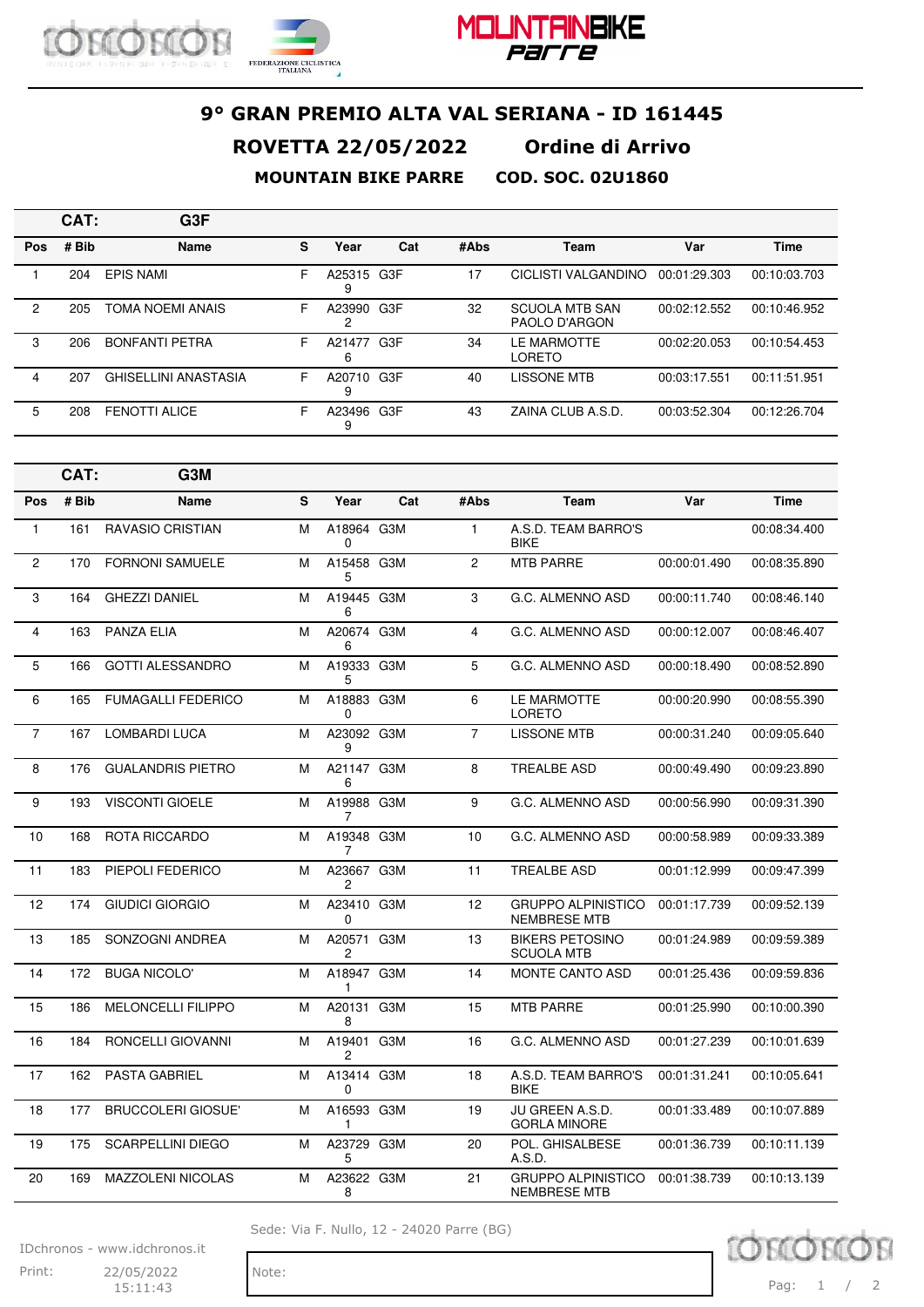



|     | CAT:  | G3M                         |   |                 |     |      |                                             |              |              |
|-----|-------|-----------------------------|---|-----------------|-----|------|---------------------------------------------|--------------|--------------|
| Pos | # Bib | Name                        | S | Year            | Cat | #Abs | <b>Team</b>                                 | Var          | <b>Time</b>  |
| 21  | 171   | <b>TOMA RICCARDO</b>        | М | A23804 G3M<br>7 |     | 22   | <b>SCUOLA MTB SAN</b><br>PAOLO D'ARGON      | 00:01:38.743 | 00:10:13.143 |
| 22  | 191   | STABILINI MATTIA            | м | A23873 G3M<br>9 |     | 23   | <b>MTB PARRE</b>                            | 00:01:39.415 | 00:10:13.815 |
| 23  | 178   | <b>MICHELI SASHA</b>        | м | A18171<br>2     | G3M | 24   | <b>MTB PARRE</b>                            | 00:01:40.239 | 00:10:14.639 |
| 24  | 180   | <b>TASSI MATTIA</b>         | М | A19048 G3M<br>4 |     | 25   | <b>TREALBE ASD</b>                          | 00:01:41.989 | 00:10:16.389 |
| 25  | 201   | <b>RAMAZZINI SIMONE</b>     | м | A19395 G3M<br>8 |     | 26   | ZAINA CLUB A.S.D.                           | 00:02:02.739 | 00:10:37.139 |
| 26  | 190   | <b>RIZZI SAMUELE JULIAN</b> | М | A20149 G3M<br>2 |     | 27   | <b>BIKERS PETOSINO</b><br><b>SCUOLA MTB</b> | 00:02:03.477 | 00:10:37.877 |
| 27  | 173   | <b>COMANI MICHAEL</b>       | м | A23125 G3M<br>9 |     | 28   | <b>BIKERS PETOSINO</b><br><b>SCUOLA MTB</b> | 00:02:05.738 | 00:10:40.138 |
| 28  | 181   | <b>RIZZI LUCA</b>           | М | A20598 G3M<br>7 |     | 29   | <b>BIKERS PETOSINO</b><br><b>SCUOLA MTB</b> | 00:02:06.753 | 00:10:41.153 |
| 29  | 182   | <b>MARZIALI SAMUELE</b>     | м | A24226 G3M<br>4 |     | 30   | <b>SPEED BIKE ROCKS</b>                     | 00:02:08.738 | 00:10:43.138 |
| 30  | 179   | <b>MAGGIONI TOMMASO</b>     | м | A25589 G3M<br>4 |     | 31   | G.C. ALMENNO ASD                            | 00:02:09.738 | 00:10:44.138 |
| 31  | 196   | LUZZANA ALESSANDRO          | м | A20746 G3M<br>4 |     | 33   | <b>VELO CLUB SARNICO</b><br>A.S.D.          | 00:02:16.988 | 00:10:51.388 |
| 32  | 192   | <b>BAGGIO PIETRO</b>        | М | A20783 G3M<br>5 |     | 35   | POL. GHISALBESE<br>A.S.D.                   | 00:02:24.998 | 00:10:59.398 |
| 33  | 197   | RANGHETTI MATTIA            | М | A24177 G3M<br>4 |     | 36   | POL. GHISALBESE<br>A.S.D.                   | 00:02:45.238 | 00:11:19.638 |
| 34  | 195   | <b>COLOMBO TOMMASO</b>      | м | A19081<br>9     | G3M | 37   | <b>SCUOLA MTB SAN</b><br>PAOLO D'ARGON      | 00:02:48.488 | 00:11:22.888 |
| 35  | 194   | <b>BENZONI ROBERTO</b>      | М | A23407 G3M<br>1 |     | 38   | <b>MTB PARRE</b>                            | 00:02:52.738 | 00:11:27.138 |
| 36  | 198   | <b>VALLI LEONARDO</b>       | м | A15595 G3M<br>3 |     | 39   | <b>VELO CLUB SARNICO</b><br>A.S.D.          | 00:03:10.488 | 00:11:44.888 |
| 37  | 187   | <b>SEREGNI GABRIELE</b>     | М | A23471 G3M<br>8 |     | 41   | <b>BIKERS PETOSINO</b><br><b>SCUOLA MTB</b> | 00:03:38.498 | 00:12:12.898 |
| 38  | 188   | <b>FERRAGUTI TOMMASO</b>    | М | A23618 G3M<br>9 |     | 42   | <b>BIKERS PETOSINO</b><br><b>SCUOLA MTB</b> | 00:03:38.728 | 00:12:13.128 |

IDchronos - www.idchronos.it Print: 22/05/2022 Note: 15:11:43

Sede: Via F. Nullo, 12 - 24020 Parre (BG)

TOM **KOK** Pag: 2 / 2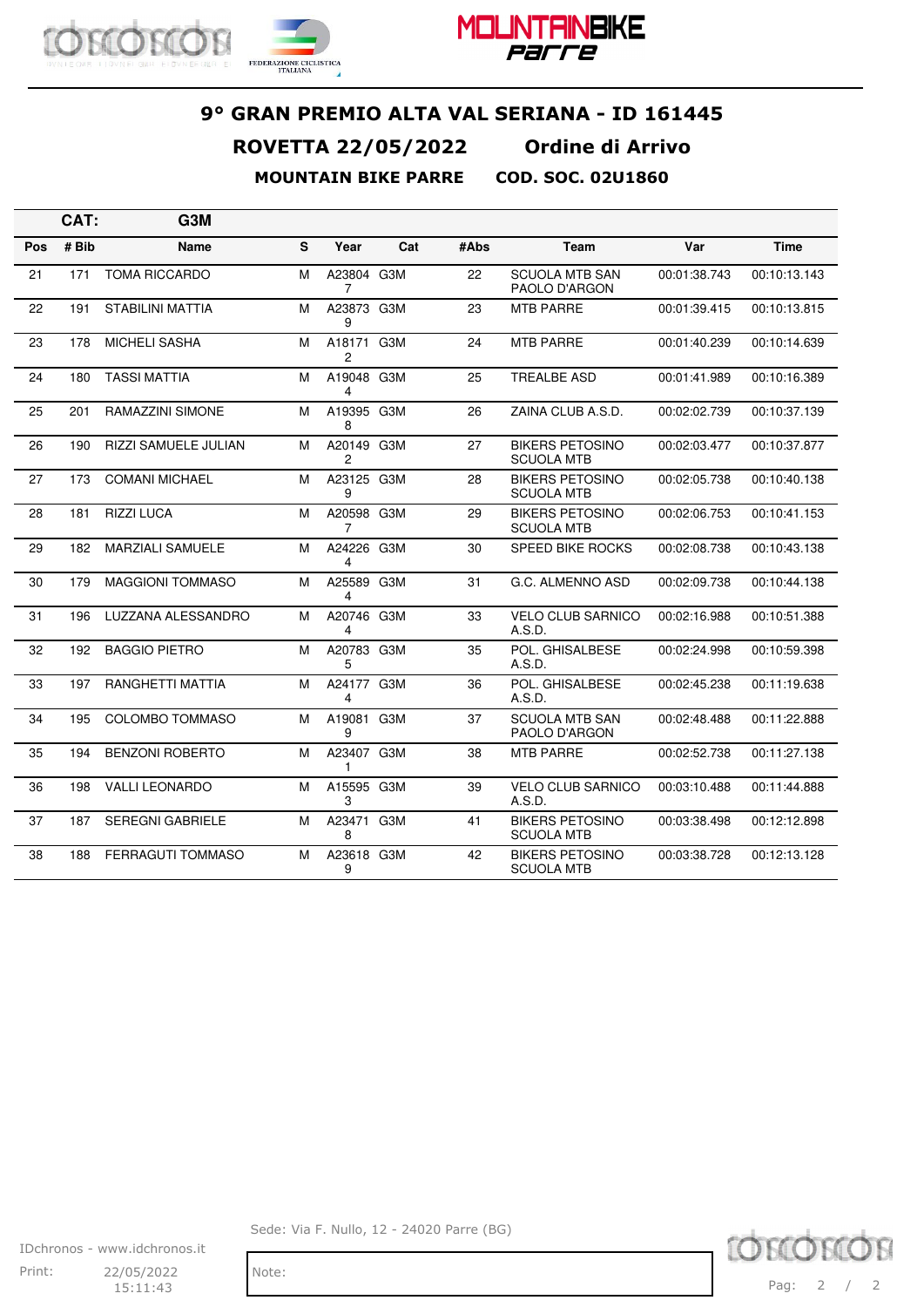



# **9° GRAN PREMIO ALTA VAL SERIANA - ID 161445 ROVETTA 22/05/2022 Ordine di Arrivo**

**MOUNTAIN BIKE PARRE COD. SOC. 02U1860**

|     | CAT:  | G4F                      |    |            |     |      |                                           |              |              |
|-----|-------|--------------------------|----|------------|-----|------|-------------------------------------------|--------------|--------------|
| Pos | # Bib | Name                     | s  | Year       | Cat | #Abs | Team                                      | Var          | <b>Time</b>  |
|     | 152   | SUARDI SOFIA             | н. | A22055 G4F |     | 23   | <b>SCUOLA MTB SAN</b><br>PAOLO D'ARGON    | 00:02:30.624 | 00:13:22.154 |
| ົ   | 153   | <b>MOROSINI MARIA</b>    | F  | A18076 G4F |     | 30   | <b>GRUPPO ALPINISTICO</b><br>NEMBRESE MTB | 00:03:33.373 | 00:14:24.903 |
|     | 151   | <b>BERTULETTI MARIKA</b> |    | A15511 G4F |     | 33   | <b>MTB PARRE</b>                          | $+$          | 00:10:24.155 |

|                | CAT:  | G4M                      |   |                        |     |                |                                                  |              |              |
|----------------|-------|--------------------------|---|------------------------|-----|----------------|--------------------------------------------------|--------------|--------------|
| Pos            | # Bib | <b>Name</b>              | S | Year                   | Cat | #Abs           | Team                                             | Var          | <b>Time</b>  |
| $\mathbf{1}$   | 111   | <b>CANALI SIMONE</b>     | м | A16969 G4M<br>$\Omega$ |     | $\mathbf{1}$   | CICLISTI VALGANDINO                              |              | 00:10:51.530 |
| $\overline{c}$ | 114   | SBRAGION ALESSANDRO      | M | A18659 G4M<br>7        |     | $\overline{2}$ | <b>LISSONE MTB</b>                               | 00:00:45.749 | 00:11:37.279 |
| 3              | 117   | <b>MILESI DAVIDE</b>     | M | A17954 G4M<br>9        |     | 3              | <b>MTB PARRE</b>                                 | 00:00:53.249 | 00:11:44.779 |
| 4              | 115   | PELLEGRINELLI MIRCO      | м | A16873 G4M<br>0        |     | $\overline{4}$ | G.C. ALMENNO ASD                                 | 00:00:57.498 | 00:11:49.028 |
| 5              | 112   | ORISIO NICOLO'           | M | A22489 G4M<br>9        |     | 5              | POL. GHISALBESE<br>A.S.D.                        | 00:01:05.519 | 00:11:57.049 |
| 6              | 113   | <b>GABBIADINI DANIEL</b> | м | A15217 G4M<br>8        |     | 6              | LE MARMOTTE<br><b>LORETO</b>                     | 00:01:14.508 | 00:12:06.038 |
| $\overline{7}$ | 129   | LUSSANA ALESSANDRO       | M | A15404 G4M<br>4        |     | $\overline{7}$ | LE MARMOTTE<br><b>LORETO</b>                     | 00:01:22.249 | 00:12:13.779 |
| 8              | 119   | <b>MAGONI FILIPPO</b>    | M | A21417 G4M<br>9        |     | 8              | SPEED BIKE ROCKS                                 | 00:01:25.498 | 00:12:17.028 |
| 9              | 118   | <b>BIANO MARCO</b>       | м | A16409 G4M<br>8        |     | 9              | <b>BIKERS PETOSINO</b><br><b>SCUOLA MTB</b>      | 00:01:25.504 | 00:12:17.034 |
| 10             | 133   | <b>COLOMBO MATTEO</b>    | м | A17076 G4M<br>5        |     | 10             | JU GREEN A.S.D.<br><b>GORLA MINORE</b>           | 00:01:28.998 | 00:12:20.528 |
| 11             | 123   | PEREGO DAVIDE            | M | A18611 G4M<br>6        |     | 11             | G.C. ALMENNO ASD                                 | 00:01:33.248 | 00:12:24.778 |
| 12             | 132   | <b>RUBINI RICCARDO</b>   | м | A18684 G4M<br>0        |     | 12             | POL. GHISALBESE<br>A.S.D.                        | 00:01:35.248 | 00:12:26.778 |
| 13             | 116   | <b>BONOMI DAVIDE</b>     | M | A18275 G4M<br>4        |     | 13             | <b>CICLISTI VALGANDINO</b>                       | 00:01:39.248 | 00:12:30.778 |
| 14             | 122   | <b>ANGRISANI DAVIDE</b>  | м | A18075 G4M<br>8        |     | 14             | POL. GHISALBESE<br>A.S.D.                        | 00:01:40.748 | 00:12:32.278 |
| 15             | 120   | <b>FINAZZI LORIS</b>     | м | A13758 G4M<br>9        |     | 15             | <b>SPEED BIKE ROCKS</b>                          | 00:01:44.998 | 00:12:36.528 |
| 16             | 121   | CALLIONI JACOPO FEDERICO | м | A16267 G4M<br>$\Omega$ |     | 16             | <b>TREALBE ASD</b>                               | 00:01:46.248 | 00:12:37.778 |
| 17             | 124   | <b>GRITTI SAMUELE</b>    | м | A20535 G4M<br>8        |     | 17             | CICLISTI VALGANDINO                              | 00:01:46.770 | 00:12:38.300 |
| 18             | 139   | PRATAVIERA LEONARDO      | M | A13784 G4M<br>6        |     | 18             | S.MARTINO DI<br><b>VALCUVIA</b>                  | 00:01:48.748 | 00:12:40.278 |
| 19             | 134   | <b>RUBIS MIRCO</b>       | M | A13415 G4M<br>1        |     | 19             | <b>BIKERS PETOSINO</b><br><b>SCUOLA MTB</b>      | 00:01:55.248 | 00:12:46.778 |
| 20             | 127   | <b>INTROZZI SAMUELE</b>  | м | A22515 G4M<br>5        |     | 20             | MONTE CANTO ASD                                  | 00:02:01.998 | 00:12:53.528 |
| 21             | 135   | <b>MOROSINI FILIPPO</b>  | M | A18076 G4M<br>1        |     | 21             | <b>GRUPPO ALPINISTICO</b><br><b>NEMBRESE MTB</b> | 00:02:03.498 | 00:12:55.028 |
| 22             | 126   | <b>ANDREELLO ELIA</b>    | м | A17867 G4M<br>-1       |     | 22             | <b>LISSONE MTB</b>                               | 00:02:27.498 | 00:13:19.028 |

Sede: Via F. Nullo, 12 - 24020 Parre (BG)



IDchronos - www.idchronos.it

Print: 22/05/2022 Note: 15:12:19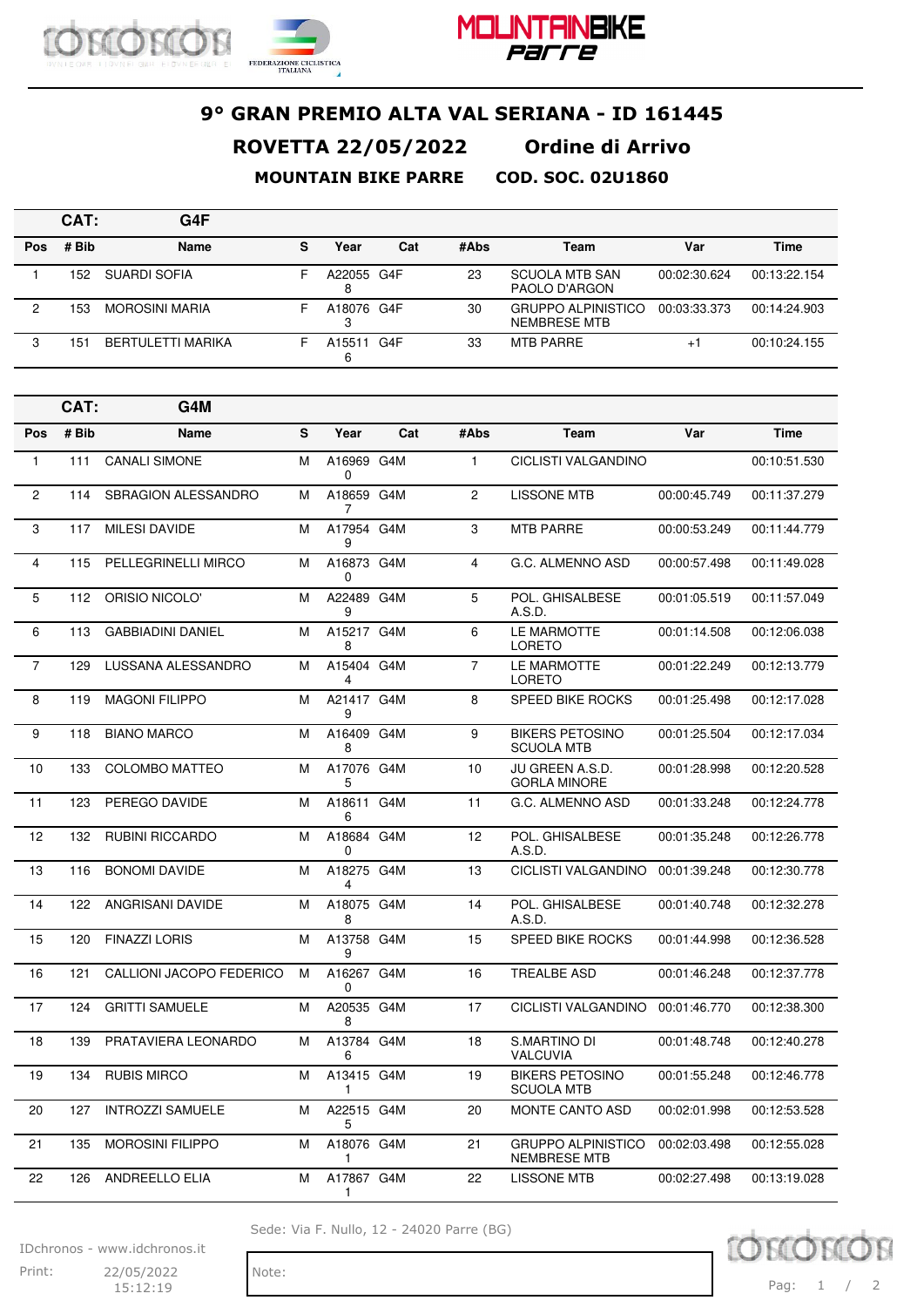





|     | CAT:  | G4M                                      |   |                 |     |      |                                             |              |              |
|-----|-------|------------------------------------------|---|-----------------|-----|------|---------------------------------------------|--------------|--------------|
| Pos | # Bib | <b>Name</b>                              | S | Year            | Cat | #Abs | Team                                        | Var          | <b>Time</b>  |
| 23  | 128   | <b>BETTINELLI GABRIELE</b>               | м | A20571<br>3     | G4M | 24   | <b>BIKERS PETOSINO</b><br><b>SCUOLA MTB</b> | 00:02:35.248 | 00:13:26.778 |
| 24  | 142   | ROSSI DETTO CECCHETTI<br><b>LEONARDO</b> | м | A19784 G4M<br>2 |     | 25   | <b>LISSONE MTB</b>                          | 00:02:48.008 | 00:13:39.538 |
| 25  | 131   | <b>MAGRI ROBERTO</b>                     | м | A16071<br>4     | G4M | 26   | <b>MONTE CANTO ASD</b>                      | 00:02:48.431 | 00:13:39.961 |
| 26  | 136   | <b>DIGIUNI SAMUELE</b>                   | м | A20099<br>8     | G4M | 27   | <b>LISSONE MTB</b>                          | 00:02:51.498 | 00:13:43.028 |
| 27  | 137   | <b>ALBRIGONI MICHELE</b>                 | м | A24824 G4M<br>7 |     | 28   | <b>TREALBE ASD</b>                          | 00:02:52.503 | 00:13:44.033 |
| 28  | 146   | ROLANO TOMMASO                           | м | A17954 G4M<br>7 |     | 29   | <b>OXYGEN BIKE</b>                          | 00:03:29.008 | 00:14:20.538 |
| 29  | 140   | MIGLIACCIO ALESSANDRO                    | м | A16410 G4M<br>4 |     | 31   | <b>TREALBE ASD</b>                          | 00:03:43.997 | 00:14:35.527 |
| 30  | 141   | <b>GAFFORELLI MANUEL</b>                 | м | A24215 G4M<br>3 |     | 32   | POL. GHISALBESE<br>A.S.D.                   | 00:03:52.747 | 00:14:44.277 |
| 31  | 138   | MAZZUCCHETTI LORENZO                     | м | A21787 G4M<br>7 |     | 34   | <b>SCUOLA MTB SAN</b><br>PAOLO D'ARGON      | $+1$         | 00:11:06.029 |
| 32  | 143   | <b>SCALETTI FRANCESCO</b>                | м | A21709 G4M<br>9 |     | 35   | LE MARMOTTE<br>LORETO                       | $+1$         | 00:11:16.529 |
| 33  | 145   | RAVAZZANI SAMUELE                        | м | A23339<br>7     | G4M | 36   | JU GREEN A.S.D.<br><b>GORLA MINORE</b>      | $+1$         | 00:11:46.028 |
| 34  | 147   | <b>TINTI ALESSANDRO</b>                  | м | A26424 G4M<br>0 |     | 37   | <b>CICLISTI VALGANDINO</b>                  | $+1$         | 00:12:28.528 |

IDchronos - www.idchronos.it Print: 22/05/2022 Note: 15:12:19

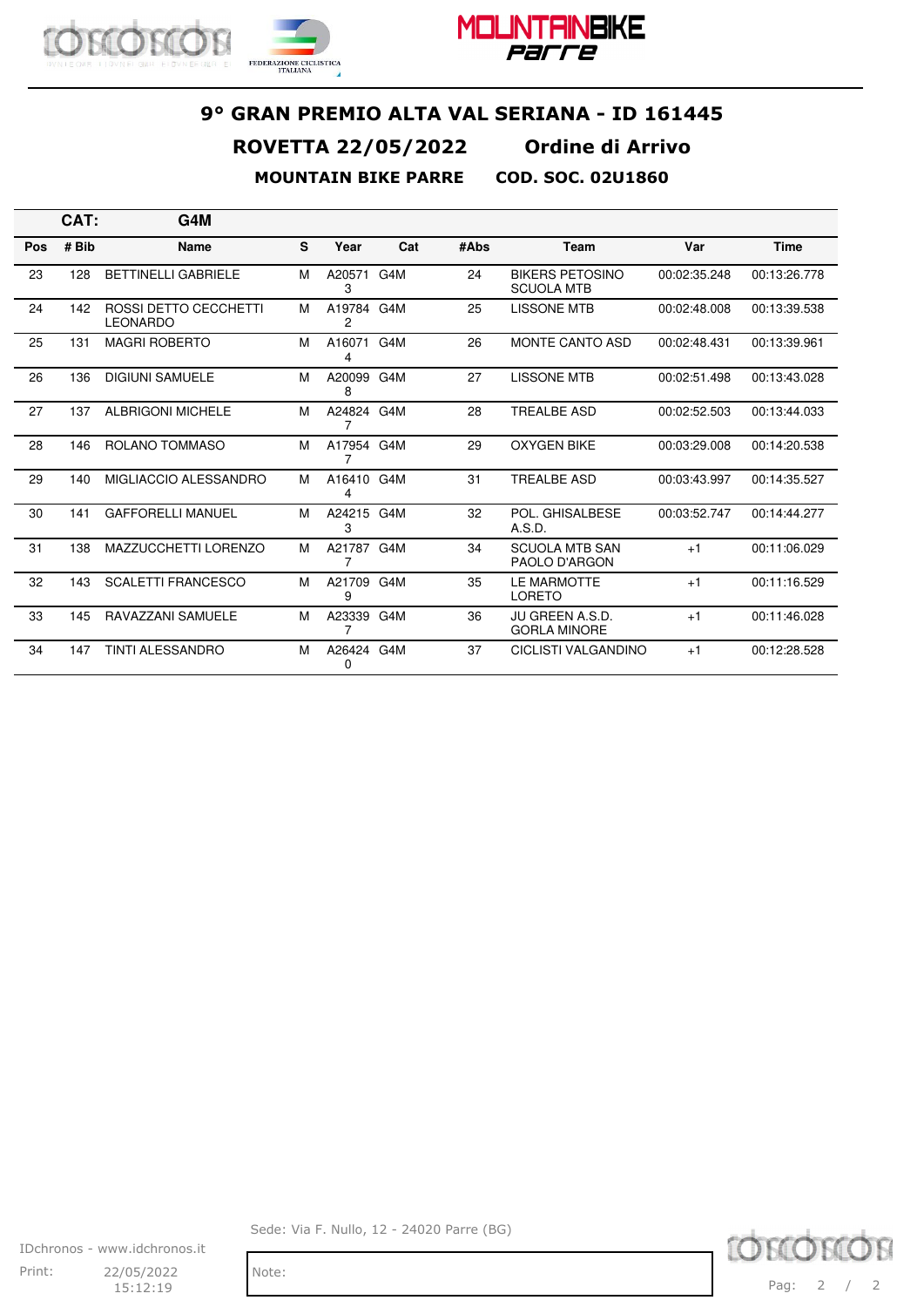



|            | CAT:  | G5F                   |   |             |     |      |                           |              |              |
|------------|-------|-----------------------|---|-------------|-----|------|---------------------------|--------------|--------------|
| <b>Pos</b> | # Bib | <b>Name</b>           | s | Year        | Cat | #Abs | <b>Team</b>               | Var          | Time         |
|            | 101   | CAMPANA ANNA          | F | A14917<br>8 | G5F | 21   | CICLISTI VALGANDINO       | 00:03:03.389 | 00:15:56.536 |
| 2          | 102   | <b>ISENI ANGELICA</b> | F | A14151<br>9 | G5F | 30   | POL. GHISALBESE<br>A.S.D. | 00:03:49.702 | 00:16:42.849 |
| 3          | 103   | BOSSINI VIOLA EMMA    | F | A16855 G5F  |     | 31   | ZAINA CLUB A.S.D.         | 00:04:00.451 | 00:16:53.598 |
| 4          | 104   | LOCATELLI LUCIA       | F | A20649 G5F  |     | 39   | POL. GHISALBESE<br>A.S.D. | 00:06:03.201 | 00:18:56.348 |

|                | CAT:  | G5M                       |   |                            |     |                |                                                  |              |              |
|----------------|-------|---------------------------|---|----------------------------|-----|----------------|--------------------------------------------------|--------------|--------------|
| Pos            | # Bib | <b>Name</b>               | S | Year                       | Cat | #Abs           | Team                                             | Var          | <b>Time</b>  |
| $\mathbf{1}$   | 63    | <b>CUCINOTTA THOMAS</b>   | м | A15509 G5M<br>9            |     | $\mathbf{1}$   | <b>VELO CLUB SARNICO</b><br>A.S.D.               |              | 00:12:53.147 |
| 2              | 61    | <b>VIGANO' STEFANO</b>    | м | A09757 G5M<br>0            |     | $\overline{c}$ | A.S.D. TEAM BARRO'S<br><b>BIKE</b>               | 00:00:03     | 00:12:56.147 |
| 3              | 62    | <b>CENTANARO EMANUELE</b> | M | A15325 G5M<br>9            |     | 3              | <b>GRUPPO ALPINISTICO</b><br><b>NEMBRESE MTB</b> | 00:00:23.250 | 00:13:16.397 |
| 4              | 64    | <b>SIGNORELLI MIRKO</b>   | м | A15074 G5M<br>2            |     | $\overline{4}$ | <b>BIKERS PETOSINO</b><br><b>SCUOLA MTB</b>      | 00:00:33.750 | 00:13:26.897 |
| 5              | 79    | PERACCHI MICHELE          | м | A22724 G5M<br>4            |     | 5              | <b>GRUPPO ALPINISTICO</b><br><b>NEMBRESE MTB</b> | 00:00:34.263 | 00:13:27.410 |
| 6              | 65    | COPETTI DAVIDE            | M | A21668 G5M<br>2            |     | 6              | G.C. ALMENNO ASD                                 | 00:01:07.510 | 00:14:00.657 |
| $\overline{7}$ | 78    | <b>BOSSINI GIACOMO</b>    | м | A15682 G5M<br>3            |     | $\overline{7}$ | ZAINA CLUB A.S.D.                                | 00:01:24.999 | 00:14:18.146 |
| 8              | 66    | <b>FALGARI DAVIDE</b>     | M | A13944 G5M<br>1            |     | 8              | A.S.D. TEAM BARRO'S<br><b>BIKE</b>               | 00:01:25.212 | 00:14:18.359 |
| 9              | 67    | <b>PULCINI SAMUELE</b>    | м | A15867 G5M<br>0            |     | 9              | <b>KRICCA BIKE ASD</b>                           | 00:01:40.499 | 00:14:33.646 |
| 10             | 71    | ZUCCHINALI LORENZO        | м | A19048 G5M<br>3            |     | 10             | <b>TREALBE ASD</b>                               | 00:01:57.249 | 00:14:50.396 |
| 11             | 69    | <b>VERGANI ALEX</b>       | M | A15390 G5M<br>5            |     | 11             | <b>TREALBE ASD</b>                               | 00:02:06.499 | 00:14:59.646 |
| 12             | 82    | PASINETTI SEBASTIAN       | M | A16267 G5M<br>4            |     | 12             | LE MARMOTTE<br><b>LORETO</b>                     | 00:02:16.009 | 00:15:09.156 |
| 13             | 84    | <b>CARSANA TOMMASO</b>    | м | A16327 G5M<br>3            |     | 13             | <b>SCUOLA MTB SAN</b><br>PAOLO D'ARGON           | 00:02:18.759 | 00:15:11.906 |
| 14             | 81    | SPINELLI JASON            | M | A17764 G5M<br>2            |     | 14             | <b>LISSONE MTB</b>                               | 00:02:24.749 | 00:15:17.896 |
| 15             | 74    | <b>BONOMI ALESSIO</b>     | м | A17809 G5M<br>4            |     | 15             | <b>MONTE CANTO ASD</b>                           | 00:02:25.749 | 00:15:18.896 |
| 16             | 70    | <b>TOGNI DANIEL</b>       | м | A16896 G5M<br>6            |     | 16             | G.C. ALMENNO ASD                                 | 00:02:27.748 | 00:15:20.895 |
| 17             | 76    | <b>CAPELLI MATTEO</b>     | M | A18828 G5M<br>$\Omega$     |     | 17             | LE MARMOTTE<br><b>LORETO</b>                     | 00:02:28.748 | 00:15:21.895 |
| 18             | 72    | <b>ESPOSITO LUCA</b>      | м | A21550 G5M<br>7            |     | 18             | G.C. ALMENNO ASD                                 | 00:02:30.248 | 00:15:23.395 |
| 19             | 77    | <b>BORGONOVO LUCA</b>     | м | A16043 G5M<br>4            |     | 19             | <b>TREALBE ASD</b>                               | 00:02:48.009 | 00:15:41.156 |
| 20             | 75    | CATTANEO DAVIDE           | м | A13679 G5M<br>4            |     | 20             | <b>SPEED BIKE ROCKS</b>                          | 00:02:56.248 | 00:15:49.395 |
| 21             | 83    | <b>BERETTA GIACOMO</b>    | м | A21551 G5M<br>$\mathbf{1}$ |     | 22             | G.C. ALMENNO ASD                                 | 00:03:04.998 | 00:15:58.145 |

Sede: Via F. Nullo, 12 - 24020 Parre (BG)



IDchronos - www.idchronos.it

Print: 22/05/2022 Note: 15:12:57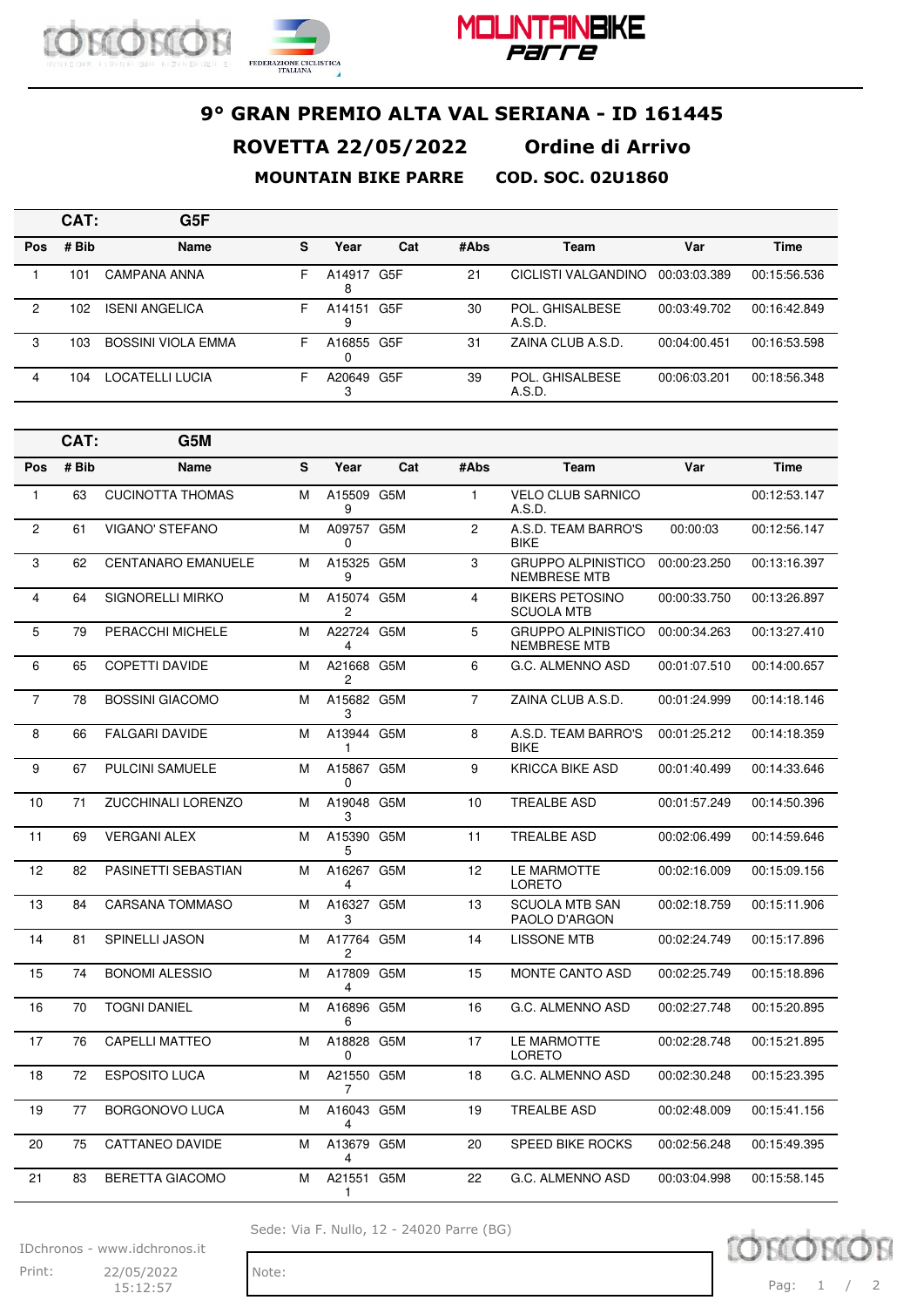



|     | CAT:  | G5M                         |   |                 |     |      |                                        |              |              |
|-----|-------|-----------------------------|---|-----------------|-----|------|----------------------------------------|--------------|--------------|
| Pos | # Bib | Name                        | S | Year            | Cat | #Abs | Team                                   | Var          | <b>Time</b>  |
| 22  | 89    | <b>ONGARO ANDREA</b>        | м | A21792 G5M<br>4 |     | 23   | <b>CICLISTI VALGANDINO</b>             | 00:03:05.998 | 00:15:59.145 |
| 23  | 68    | <b>TESTA DIEGO</b>          | м | A16323 G5M<br>1 |     | 24   | LE MARMOTTE<br><b>LORETO</b>           | 00:03:10.248 | 00:16:03.395 |
| 24  | 80    | <b>MARTINELLI HERMAN</b>    | м | A15031 G5M<br>9 |     | 25   | <b>CICLISTI VALGANDINO</b>             | 00:03:11.248 | 00:16:04.395 |
| 25  | 86    | <b>BOMBARDIERI GIULIO</b>   | м | A19047 G5M<br>8 |     | 26   | <b>TREALBE ASD</b>                     | 00:03:12.748 | 00:16:05.895 |
| 26  | 73    | <b>BONFANTI TOMMASO</b>     | м | A21477 G5M<br>2 |     | 27   | LE MARMOTTE<br>LORETO                  | 00:03:14.248 | 00:16:07.395 |
| 27  | 94    | <b>GHISELLINI SAMUELE</b>   | м | A20710 G5M<br>8 |     | 28   | <b>LISSONE MTB</b>                     | 00:03:24.248 | 00:16:17.395 |
| 28  | 92    | <b>GENUESSI EDOARDO</b>     | м | A21271 G5M<br>3 |     | 29   | A.S.D. TEAM BARRO'S<br><b>BIKE</b>     | 00:03:36.758 | 00:16:29.905 |
| 29  | 91    | <b>BUTNARU RARES STEFAN</b> | м | A18672 G5M<br>8 |     | 32   | POL. GHISALBESE<br>A.S.D.              | 00:04:26.748 | 00:17:19.895 |
| 30  | 96    | <b>COLOSIO BRUNO</b>        | м | A18038 G5M<br>6 |     | 33   | <b>VELO CLUB SARNICO</b><br>A.S.D.     | 00:04:50.008 | 00:17:43.155 |
| 31  | 99    | PERANI SEBASTIANO           | м | A25537 G5M<br>2 |     | 34   | <b>CICLISTI VALGANDINO</b>             | 00:04:55.497 | 00:17:48.644 |
| 32  | 90    | <b>BARCELLA LORENZO</b>     | м | A18898 G5M<br>4 |     | 35   | <b>SCUOLA MTB SAN</b><br>PAOLO D'ARGON | 00:04:57.497 | 00:17:50.644 |
| 33  | 85    | SOLONARI JONATAN            | м | A21336 G5M<br>5 |     | 36   | <b>SPEED BIKE ROCKS</b>                | 00:05:15.497 | 00:18:08.644 |
| 34  | 87    | <b>ARMATI SERAFINO</b>      | M | A13987 G5M<br>3 |     | 37   | <b>KRICCA BIKE ASD</b>                 | 00:05:41.247 | 00:18:34.394 |
| 35  | 93    | <b>ZORZI MARTIN</b>         | M | A18085 G5M<br>7 |     | 38   | <b>MTB PARRE</b>                       | 00:05:58.257 | 00:18:51.404 |
| 36  | 88    | <b>GARLINI GIUSEPPE</b>     | м | A24833 G5M<br>0 |     | 40   | POL. GHISALBESE<br>A.S.D.              | 00:07:21.247 | 00:20:14.394 |
| 37  | 95    | <b>BOLOGNA SIMONE</b>       | м | A18882 G5M<br>8 |     | 41   | LE MARMOTTE<br><b>LORETO</b>           | 00:07:54.746 | 00:20:47.893 |

IDchronos - www.idchronos.it Print: 22/05/2022 Note: 15:12:57

Sede: Via F. Nullo, 12 - 24020 Parre (BG)

**KOR** Pag: 2 / 2

10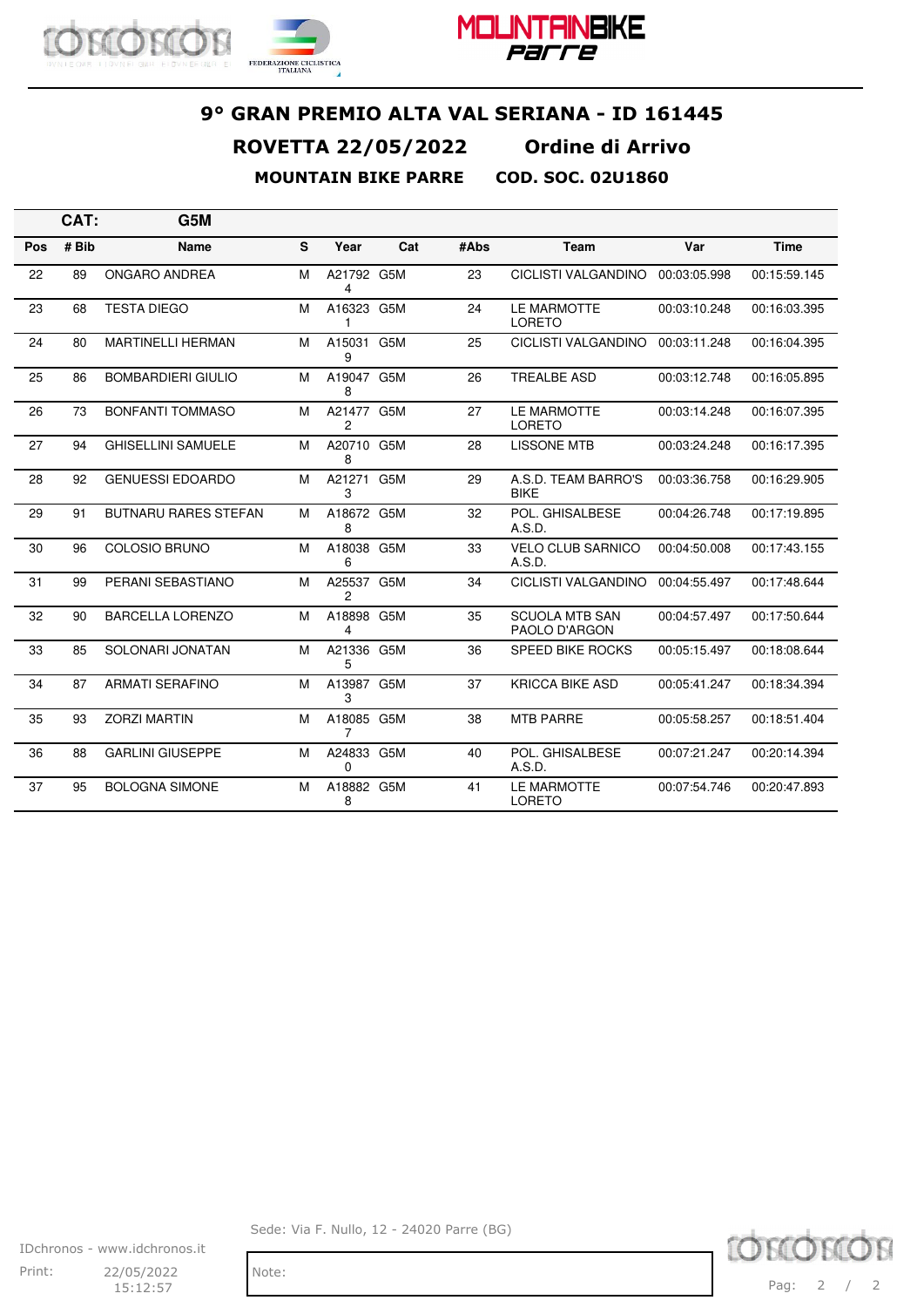





**CAT: G6M Pos # Bib Name S Year Cat #Abs Team Var Time** 1 6 MARCHETTI MATTIA M A12731 5 G6M 1 BIKERS PETOSINO SCUOLA MTB 00:19:08.264 2 14 PALAZZO GABRIELE M A16013 G6M 0 2 KRICCA BIKE ASD 00:00:17.250 00:19:25.514 3 18 BULLA MATTEO M A15394 G6M 8 3 GRUPPO ALPINISTICO NEMBRESE MTB 00:00:41.250 00:19:49.514 4 4 PESENTI DAVIDE M A08057 8 G6M 4 BIKERS PETOSINO SCUOLA MTB 00:00:48.750 00:19:57.014 5 12 COLOMBO PIETRO M A20685 G6M 7 G6M 5 LISSONE MTB 00:00:52.510 00:20:00.774 6 22 BARACHETTI VALENTINO M A19466 G6M  $\Omega$ G6M 6 MONTE CANTO ASD 00:01:05 00:20:13.264 7 46 FAVARO SIMONE M A19443 G6M 7 7 JU GREEN A.S.D. GORLA MINORE 00:01:11.750 00:20:20.014 8 8 TURLA ANDREA M A13214 G6M 1 8 MONTE CANTO ASD 00:01:22 00:20:30.264 9 16 MISTRI MICHELE M A25919 G6M 8 9 CICLISTI VALGANDINO 00:01:37.750 00:20:46.014 10 50 TERZI NICOLA M A06508 G6M 8 10 OXYGEN BIKE 00:01:38.034 00:20:46.298 11 20 SALVATORE LORENZO M A24883 G6M 3 G6M 11 SPEED BIKE ROCKS 00:01:59.750 00:21:08.014 12 30 DOSSI STEFANO M A20833 G6M 6 G6M 12 LISSONE MTB 00:02:02.499 00:21:10.763 13 26 LICINI FABIO M A20877 G6M 8 G6M 13 SPEED BIKE ROCKS 00:02:18 00:21:26.264 14 10 FEDERICI RICCARDO M A23829 G6M 3 14 SCUOLA MTB SAN PAOLO D'ARGON 00:02:19.749 00:21:28.013 15 24 BENTI ANDREA M A16272 G6M 2 15 SCUOLA MTB SAN PAOLO D'ARGON 00:03:02.509 00:22:10.773 16 32 BAGATTINI ALESSIO M A24232 G6M 5 G6M 16 SPEED BIKE ROCKS 00:03:34.499 00:22:42.763 17 28 AGOSTINELLI CHRISTOPHER M A23549 G6M 5 17 TREALBE ASD 00:03:39.248 00:22:47.512 18 34 CORBETTA DIEGO M A13845 G6M 8 18 LISSONE MTB 00:03:41.498 00:22:49.762 19 40 MACCARINI NICOLO' M A17131  $\Omega$ G6M 19 TREALBE ASD 00:03:42.522 00:22:50.786 20 48 GORLANI AYANA M A20618 G6M  $\Omega$ G6M 20 OXYGEN BIKE 00:03:42.944 00:22:51.208 21 38 MAZZOLA GIUSEPPE M A18744  $\Omega$ G6M 21 BIKERS PETOSINO SCUOLA MTB 00:05:54.508 00:25:02.772 22 42 VALLI NICOLO' M A15595 G6M 2 22 VELO CLUB SARNICO A.S.D. 00:07:24.686 00:26:32.950



IDchronos - www.idchronos.it Print: 22/05/2022 Note: 15:13:55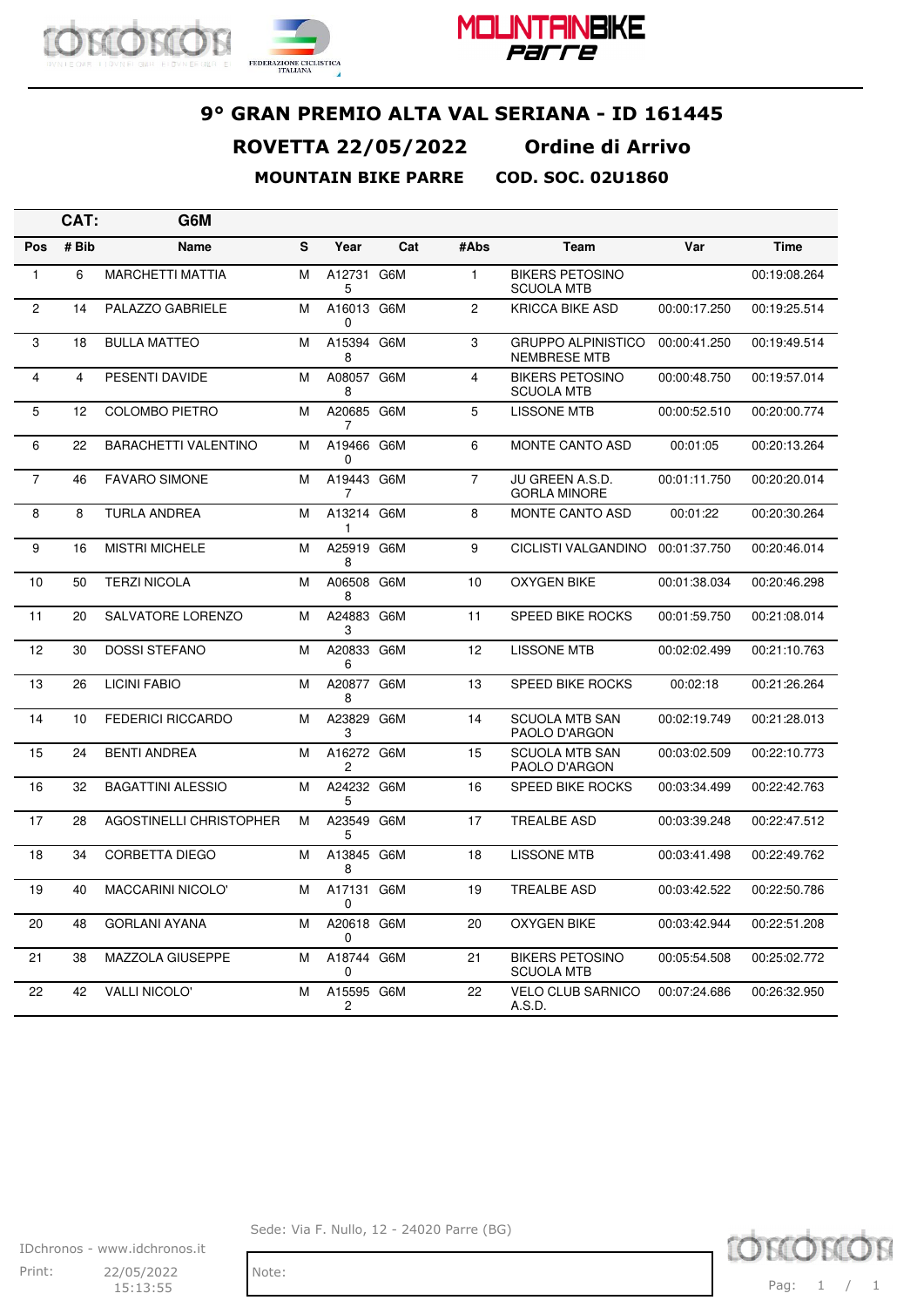





|     | CAT:  | G6F                          |    |                 |     |      |                                             |              |              |
|-----|-------|------------------------------|----|-----------------|-----|------|---------------------------------------------|--------------|--------------|
| Pos | # Bib | <b>Name</b>                  | s  | Year            | Cat | #Abs | Team                                        | Var          | Time         |
|     | 56    | PRATAVIERA CATERINA          | F  | A13784<br>0     | G6F | 8    | S.MARTINO DI<br><b>VALCUVIA</b>             | 00:01:23.757 | 00:20:07.211 |
| 2   | 51    | <b>NICOLI FEDERICA</b>       | F. | A10923<br>8     | G6F | 10   | <b>SPEED BIKE ROCKS</b>                     | 00:01:35.017 | 00:20:18.471 |
| 3   | 57    | <b>GORLANI LARA</b>          | F. | A09955<br>2     | G6F | 13   | <b>OXYGEN BIKE</b>                          | 00:01:44.258 | 00:20:27.712 |
| 4   | 53    | <b>SCROCCARO BEATRICE</b>    | F. | A17855<br>5     | G6F | 19   | <b>LISSONE MTB</b>                          | 00:02:40.507 | 00:21:23.961 |
| 5   | 52    | <b>GERVASONI LUDOVICA</b>    | F  | A21462<br>3     | G6F | 21   | LE MARMOTTE<br>LORETO                       | 00:03:53.257 | 00:22:36.711 |
| 6   | 54    | <b>BAIGUINI GIULIA MARIA</b> | F. | A09535 G6F<br>5 |     | 24   | CICLI BETTONI COSTA<br><b>VOLPINO</b>       | 00:05:16.766 | 00:24:00.220 |
| 7   | 55    | <b>FERRAGUTI ELISA</b>       | F  | A25763<br>5     | G6F | 28   | <b>BIKERS PETOSINO</b><br><b>SCUOLA MTB</b> | 00:09:31.025 | 00:28:14.479 |

|                | CAT:           | G6M                        |   |                        |     |                |                                                  |              |              |
|----------------|----------------|----------------------------|---|------------------------|-----|----------------|--------------------------------------------------|--------------|--------------|
| Pos            | # Bib          | Name                       | S | Year                   | Cat | #Abs           | Team                                             | Var          | <b>Time</b>  |
| $\mathbf{1}$   | $\mathbf{1}$   | <b>NORIS FEDERICO</b>      | M | A12512 G6M<br>$\Omega$ |     | $\mathbf{1}$   | <b>GRUPPO ALPINISTICO</b><br><b>NEMBRESE MTB</b> |              | 00:18:43.454 |
| $\overline{2}$ | 33             | <b>VISCARDI ALESSANDRO</b> | M | A18137 G6M<br>0        |     | $\overline{c}$ | <b>GRUPPO ALPINISTICO</b><br><b>NEMBRESE MTB</b> | 00:00:00.002 | 00:18:43.456 |
| 3              | 9              | <b>AZZOLARI CRISTIAN</b>   | М | A14673 G6M<br>1        |     | 3              | LE MARMOTTE<br><b>LORETO</b>                     | 00:00:37.043 | 00:19:20.497 |
| $\overline{4}$ | 3              | <b>MARCHETTI LORENZO</b>   | M | A12731<br>6            | G6M | $\overline{4}$ | <b>BIKERS PETOSINO</b><br><b>SCUOLA MTB</b>      | 00:00:52.793 | 00:19:36.247 |
| 5              | 47             | <b>FENOTTI MATTIA</b>      | м | A14121 G6M<br>9        |     | 5              | ZAINA CLUB A.S.D.                                | 00:01:06.292 | 00:19:49.746 |
| 6              | $\overline{7}$ | <b>CACCIA TOMMASO</b>      | М | A11593 G6M<br>2        |     | 6              | <b>MTB PARRE</b>                                 | 00:01:11.275 | 00:19:54.729 |
| $\overline{7}$ | 21             | <b>FORNONI GABRIELE</b>    | М | A13000 G6M<br>4        |     | $\overline{7}$ | <b>MTB PARRE</b>                                 | 00:01:12.792 | 00:19:56.246 |
| 8              | 11             | <b>CHITO' CRISTIAN</b>     | М | A24082 G6M<br>4        |     | 9              | <b>VELO CLUB SARNICO</b><br>A.S.D.               | 00:01:29.292 | 00:20:12.746 |
| 9              | 5              | <b>COLOMBO RICCARDO</b>    | М | A10722 G6M<br>6        |     | 11             | <b>LISSONE MTB</b>                               | 00:01:40.542 | 00:20:23.996 |
| 10             | 39             | <b>STABILINI LORENZO</b>   | М | A23874 G6M<br>4        |     | 12             | <b>MTB PARRE</b>                                 | 00:01:44.041 | 00:20:27.495 |
| 11             | 15             | <b>SCIALPI LORENZO</b>     | м | A19552 G6M<br>1        |     | 14             | <b>CICLISTI VALGANDINO</b>                       | 00:02:07.795 | 00:20:51.249 |
| 12             | 45             | <b>BONACINA GIORGIO</b>    | M | A10337 G6M<br>4        |     | 15             | POL. GHISALBESE<br>A.S.D.                        | 00:02:13.051 | 00:20:56.505 |
| 13             | 13             | <b>DAMIANI NICOLA</b>      | М | A07396 G6M<br>3        |     | 16             | POL. GHISALBESE<br>A.S.D.                        | 00:02:15.541 | 00:20:58.995 |
| 14             | 23             | <b>BALLABIO ANDREA</b>     | М | A20701 G6M<br>Й        |     | 17             | <b>LISSONE MTB</b>                               | 00:02:37.292 | 00:21:20.746 |
| 15             | 17             | <b>OSMAN MONIR</b>         | M | A13583 G6M<br>9        |     | 18             | LE MARMOTTE<br><b>LORETO</b>                     | 00:02:37.790 | 00:21:21.244 |
| 16             | 41             | <b>LAPENNA ANDREA</b>      | М | A15810 G6M<br>5        |     | 20             | JU GREEN A.S.D.<br><b>GORLA MINORE</b>           | 00:03:18.791 | 00:22:02.245 |
| 17             | 31             | <b>BARCELLA EMANUELE</b>   | M | A11113 G6M<br>9        |     | 22             | <b>KRICCA BIKE ASD</b>                           | 00:03:56.791 | 00:22:40.245 |
| 18             | 27             | <b>NORIS ANDREA</b>        | м | A11733 G6M<br>3        |     | 23             | <b>CICLISTI VALGANDINO</b>                       | 00:04:18.800 | 00:23:02.254 |

Sede: Via F. Nullo, 12 - 24020 Parre (BG)



IDchronos - www.idchronos.it

Print: 22/05/2022 Note: 15:14:39